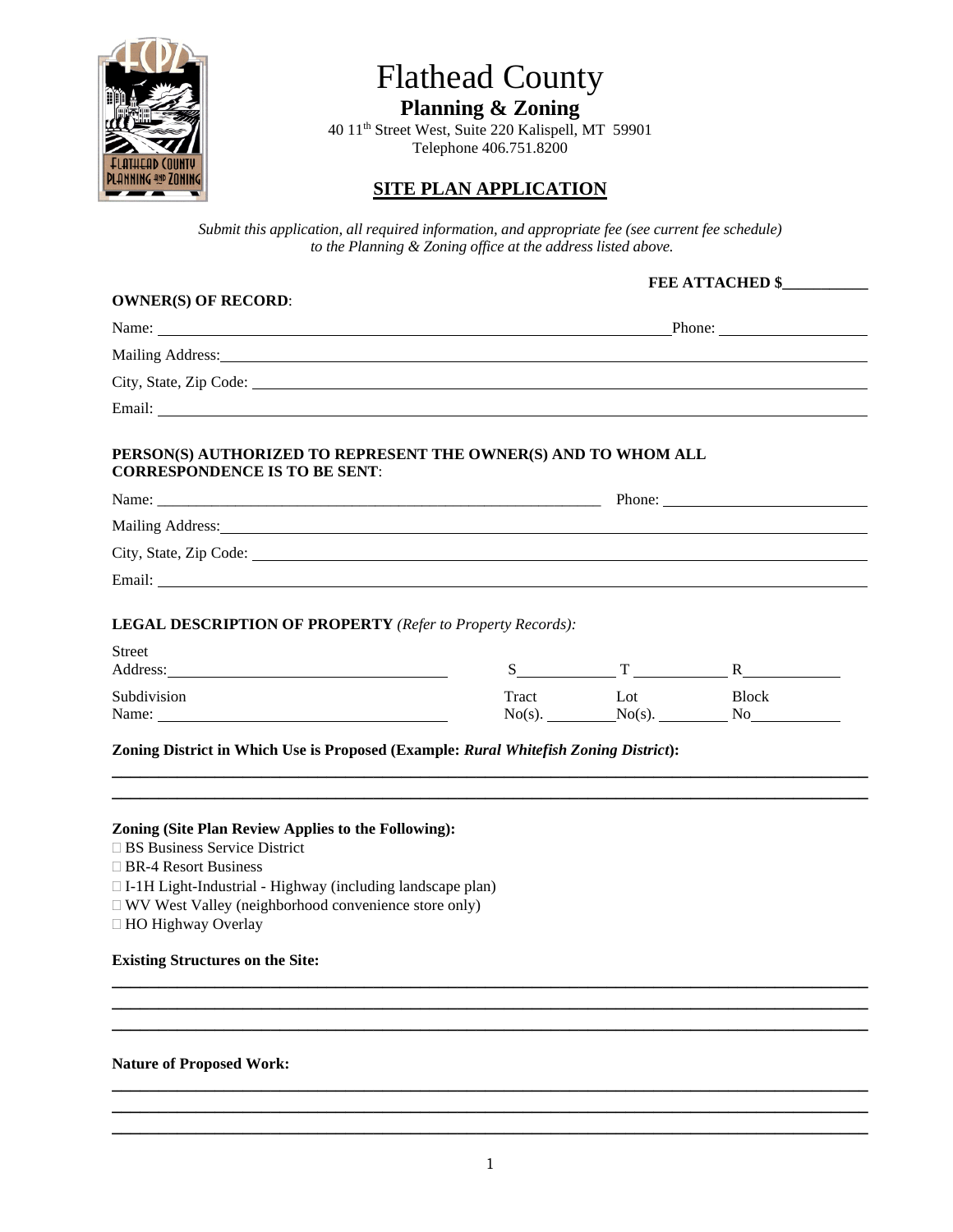**Project Information:** (Maps and drawings must be attached. See Pages 3 and 4 for directions)

| А. | Is Vicinity Plan Attached? | $\Box$ Yes | $\Box$ No |
|----|----------------------------|------------|-----------|
| В  | Is Site Plan Attached?     | $\Box$ Yes | $\Box$ No |

\*\*\*\*\*\*\*\*\*\*\*\*\*\*\*\*\*\*\*\*\*\*\*\*\*\*\*\*\*\*\*\*\*\*\*\*\*\*\*\*\*\*\*\*\*\*\*\*\*\*\*\*\*\*\*\*\*\*\*\*\*\*\*\*\*\*\*\*\*\*\*\*\*\*\*\*\*\*\*\*\*\*\*\*\*\*\*\*\*\*\*\*\*\*\*\*\*

*I hereby certify under penalty of perjury and the laws of the State of Montana that the information submitted herein, on all other submitted forms, documents, plans or any other information submitted as a part of this application, to be true, complete, and accurate to the best of my knowledge. Should any information or representation submitted in connection with this application be incorrect or untrue, I understand that any approval based thereon may be rescinded and other appropriate action taken. The signing of this application signifies approval for the Flathead County Planning & Zoning staff to be present on the property for routine monitoring and inspection during the approval and development process.* 

Owner(s) Signature (*all owners must sign)* Date

\_\_\_\_\_\_\_\_\_\_\_\_\_\_\_\_\_\_\_\_\_\_\_\_\_\_\_\_\_\_\_\_\_\_\_\_\_\_\_\_\_\_\_\_\_\_\_\_\_

\_\_\_\_\_\_\_\_\_\_\_\_\_\_\_\_\_\_\_\_\_\_\_\_\_\_\_\_\_\_\_\_\_\_\_\_\_\_\_\_\_\_\_\_\_\_\_\_\_

Applicant Signature *(if different than above)* Date

*Updated 12/13/21*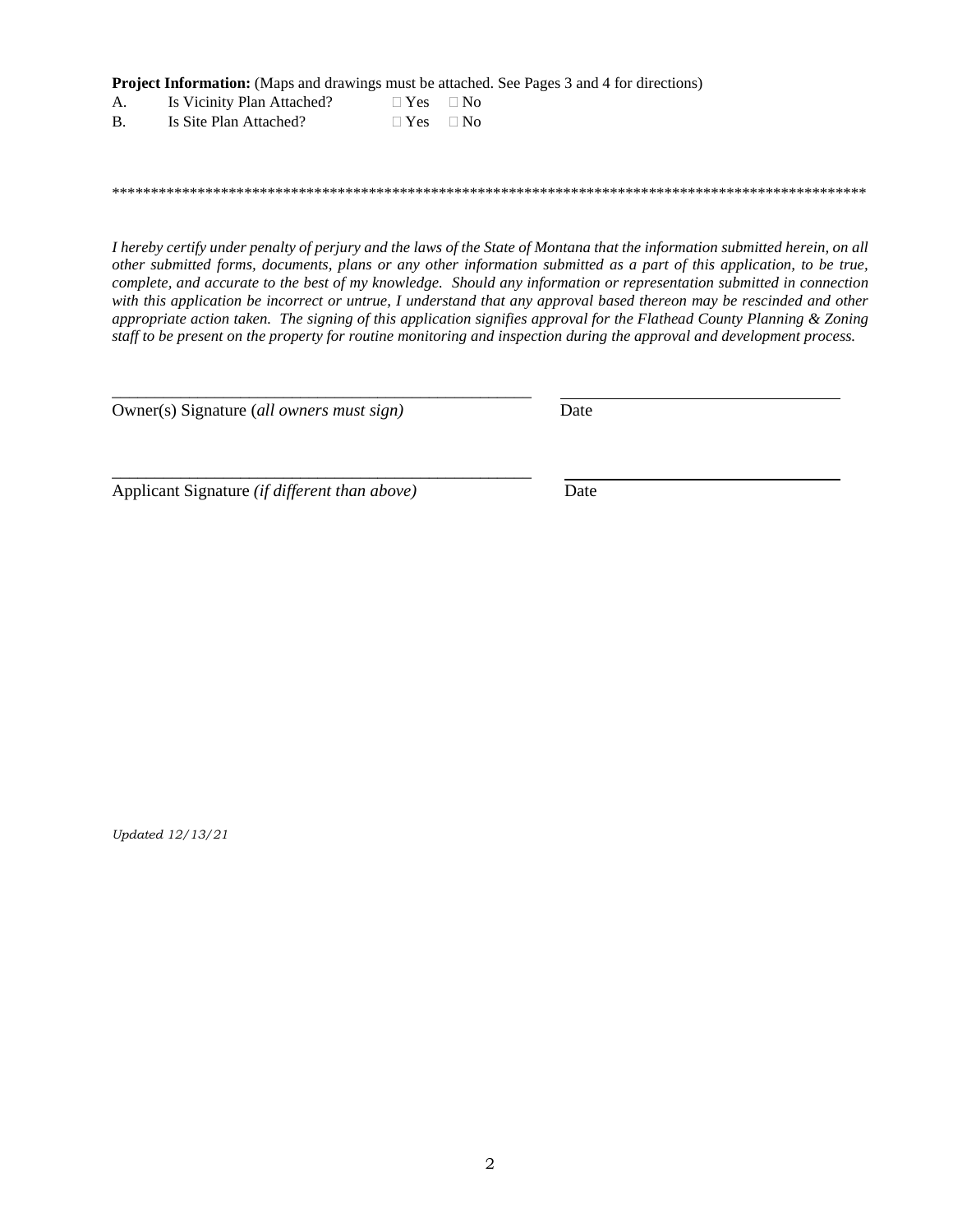## **GUIDELINES FOR PREPARING VICINITY MAP AND SITE PLAN**

#### **A. Site Plan**

The purpose of a site plan is to show the location of the project in relation to any existing structures/facilities on the lot, to the property line, the right-of-way and compliance with the regulations. The site plan shall clearly show the following:

- 1. Street name, driveway, sidewalk, landscaping
- 2. Drawing scale, north arrow
- 3. Lot dimensions, property lines
- 4. On-site water system (septic or well systems, if any)
- 5. Label and locate existing buildings and other physical structures
- 6. Label and locate proposed buildings additions, retaining walls and other physical structures
- 7. Setback distances to property
- 8. The site plan shall demonstrate conformance with the zoning regulations and other applicable county regulations. All projects constructed in accordance with an approved site plan shall be maintained as approved;
- 9. Location of proposed landscaping drawn to scale, which scale shall be appropriate to the size of the project (I-1H and WVO only).
- 10. Within WVO zoning the following is required;
	- i. Location, size, type and condition of proposed vegetation and natural or manmade materials, including benches, walks, plaza, lighting, etc.
	- ii. Irrigation system.
	- iii. Description of the proposed maintenance plan.
	- iv. Estimated date of completion of the installation of plantings and finish materials.

### **B. Vicinity Map**

The purpose of the vicinity map is to identify the location of the property and to show surrounding development. The map shall clearly show the following;

- 1. The location of the proposed site in relation to the nearest roads, highways and other landmarks;
- 2. The vicinity map shall include surrounding parcels, buildings, structures, and major physical features.
- 3. North point and map scale.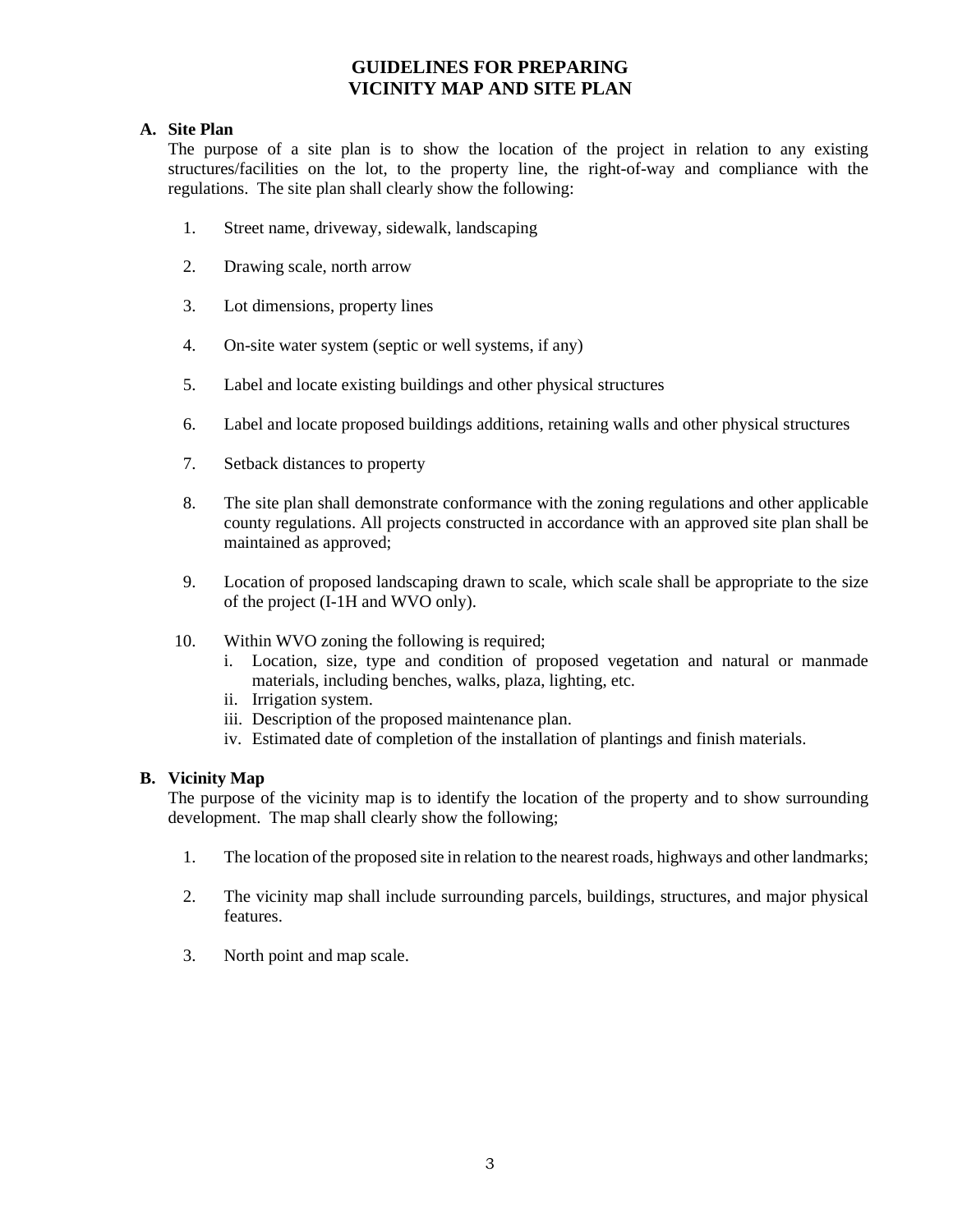

4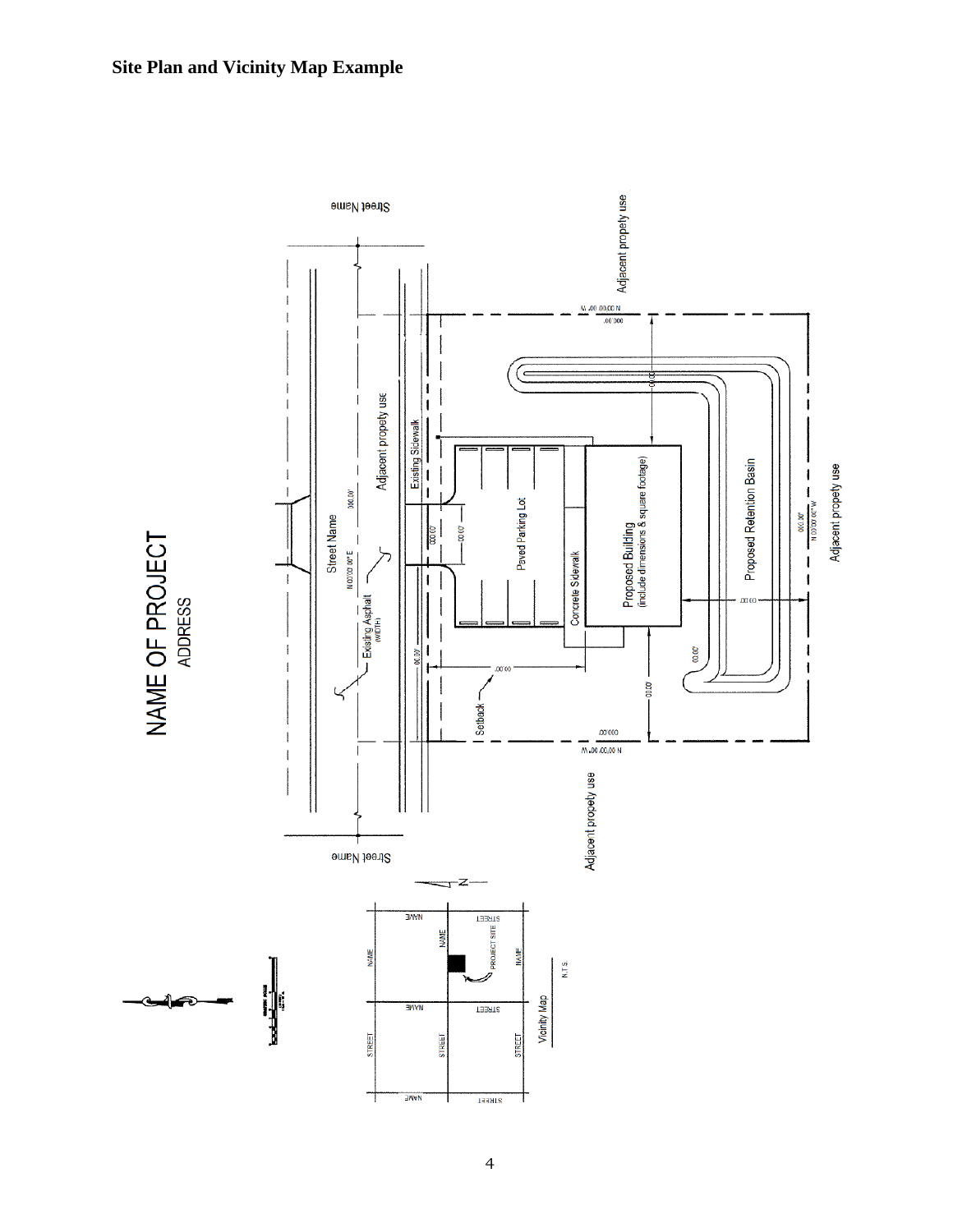

40 11th Street West, Ste. 220 Kalispell, MT, 59901 OFFICE: (406) 751-8200 EMAIL: planning.zoning@flathead.mt.gov WEB: flathead.mt.gov/planning\_zoning

## **CUSTOMER SERVICE SURVEY**

Our mission is to provide you with the best possible service. Please help us serve you and others better by taking a few minutes to answer the questions below. Our office genuinely appreciates your time and your feedback.

## **What was the nature of your contact with us? (Please check all that apply)**

- General Information
- □ Permitting (Lakeshore, Floodplain, Zoning, Subdivision)
- □ Pre-application Conference
- $\Box$  Other

| <b>Please Check as Appropriate:</b>                                            |                          |       |                 |                                    |                           |  |  |  |
|--------------------------------------------------------------------------------|--------------------------|-------|-----------------|------------------------------------|---------------------------|--|--|--|
|                                                                                | <b>Strongly</b><br>Agree | Agree | <b>Disagree</b> | <b>Strongly</b><br><b>Disagree</b> | N <sub>0</sub><br>Comment |  |  |  |
| Staff was courteous and helpful                                                |                          |       |                 |                                    |                           |  |  |  |
| Staff provided accurate information<br>to me                                   |                          |       |                 |                                    |                           |  |  |  |
| Staff response was considerate of<br>my time                                   |                          |       |                 |                                    |                           |  |  |  |
| My overall experience was positive                                             |                          |       |                 |                                    |                           |  |  |  |
| Please complete the section below if your contact with us involved permitting: |                          |       |                 |                                    |                           |  |  |  |
| The permitting process was<br>understandable                                   |                          |       |                 |                                    |                           |  |  |  |
| The regulations were understandable                                            |                          |       |                 |                                    |                           |  |  |  |
| Application instructions were<br>understandable                                |                          |       |                 |                                    |                           |  |  |  |
| Terms and conditions of the permit<br>were understandable                      |                          |       |                 |                                    |                           |  |  |  |

We provide opportunities for staff to be recognized for exemplary customer service. Please indicate the names of any staff person(s) you would like to commend:

\_\_\_\_\_\_\_\_\_\_\_\_\_\_\_\_\_\_\_\_\_\_\_\_\_\_\_\_\_\_\_\_\_\_\_\_\_\_\_\_\_\_\_\_\_\_\_\_\_\_\_\_\_\_\_\_\_\_\_\_\_\_\_\_\_\_\_\_\_\_\_\_\_\_\_\_\_\_

\_\_\_\_\_\_\_\_\_\_\_\_\_\_\_\_\_\_\_\_\_\_\_\_\_\_\_\_\_\_\_\_\_\_\_\_\_\_\_\_\_\_\_\_\_\_\_\_\_\_\_\_\_\_\_\_\_\_\_\_\_\_\_\_\_\_\_\_\_\_\_\_\_\_\_\_\_\_